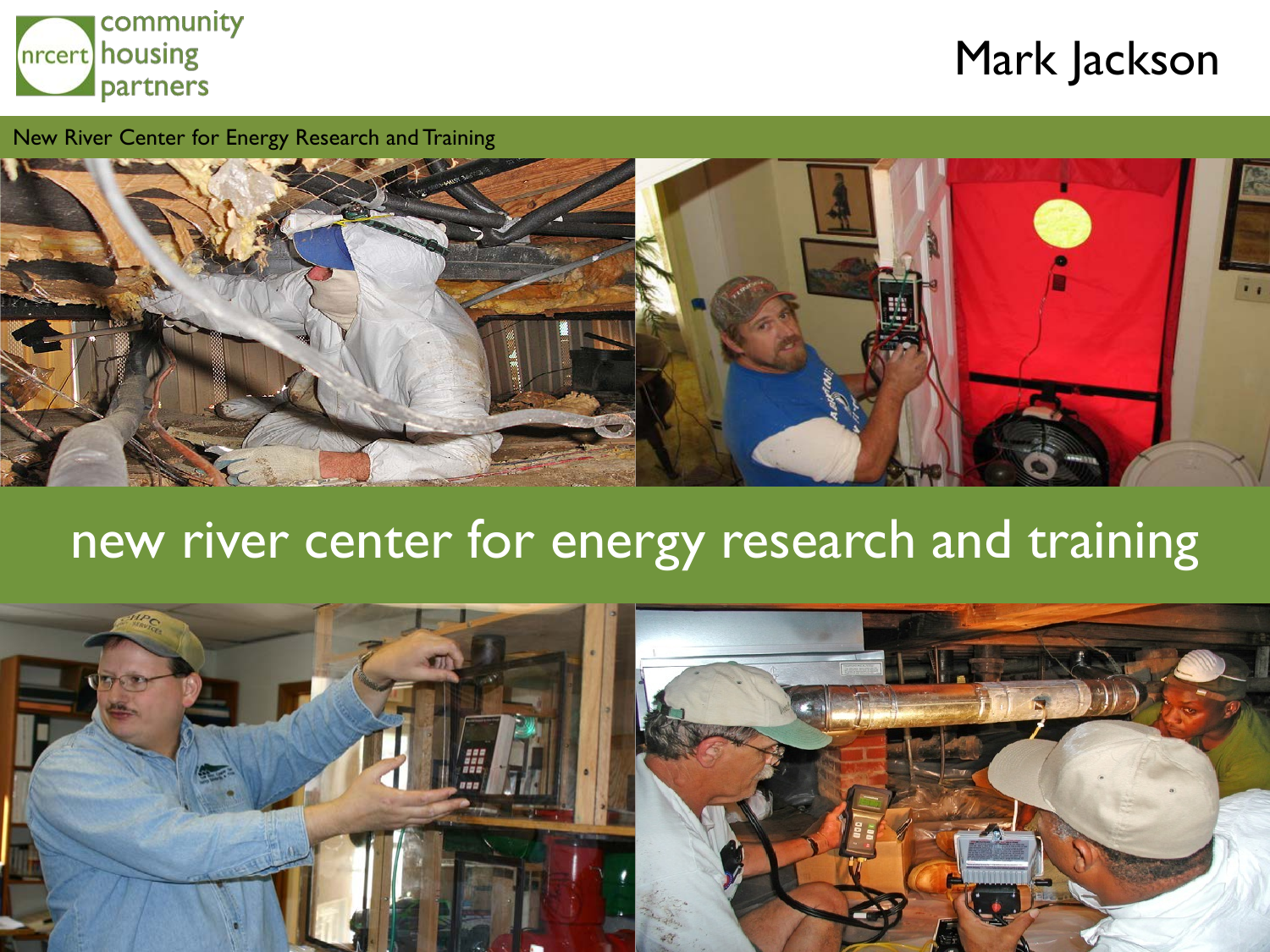



# We set the standard

**BPI develops standards for energy efficiency retrofit work using an open, transparent, consensus-based process built on sound building science. From these standards, we've developed professional credentials for individuals, accreditation for contracting companies –including quality assurance programs– that help raise the bar in home performance contracting.**

#### **We certify professional workers**

We test and certify individuals to verify that they meet the need for a highly trained, skilled home performance workforce. Certification is based on testing protocols set by the American National Standards Institute.

#### **We accredit contracting companies**

A commitment to the highest possible standards set these companies apart. BPI backs up a quality brand through independent quality assurance review.

#### **We deliver quality**

Our national protocols help reduce program risk and increase accountability for the industry and for homeowners.

#### **We serve test centers**

BPI develops rigorous written and field exams based on our nationally recognized standards. Our exams are delivered in all 50 states and five foreign countries through independent test centers.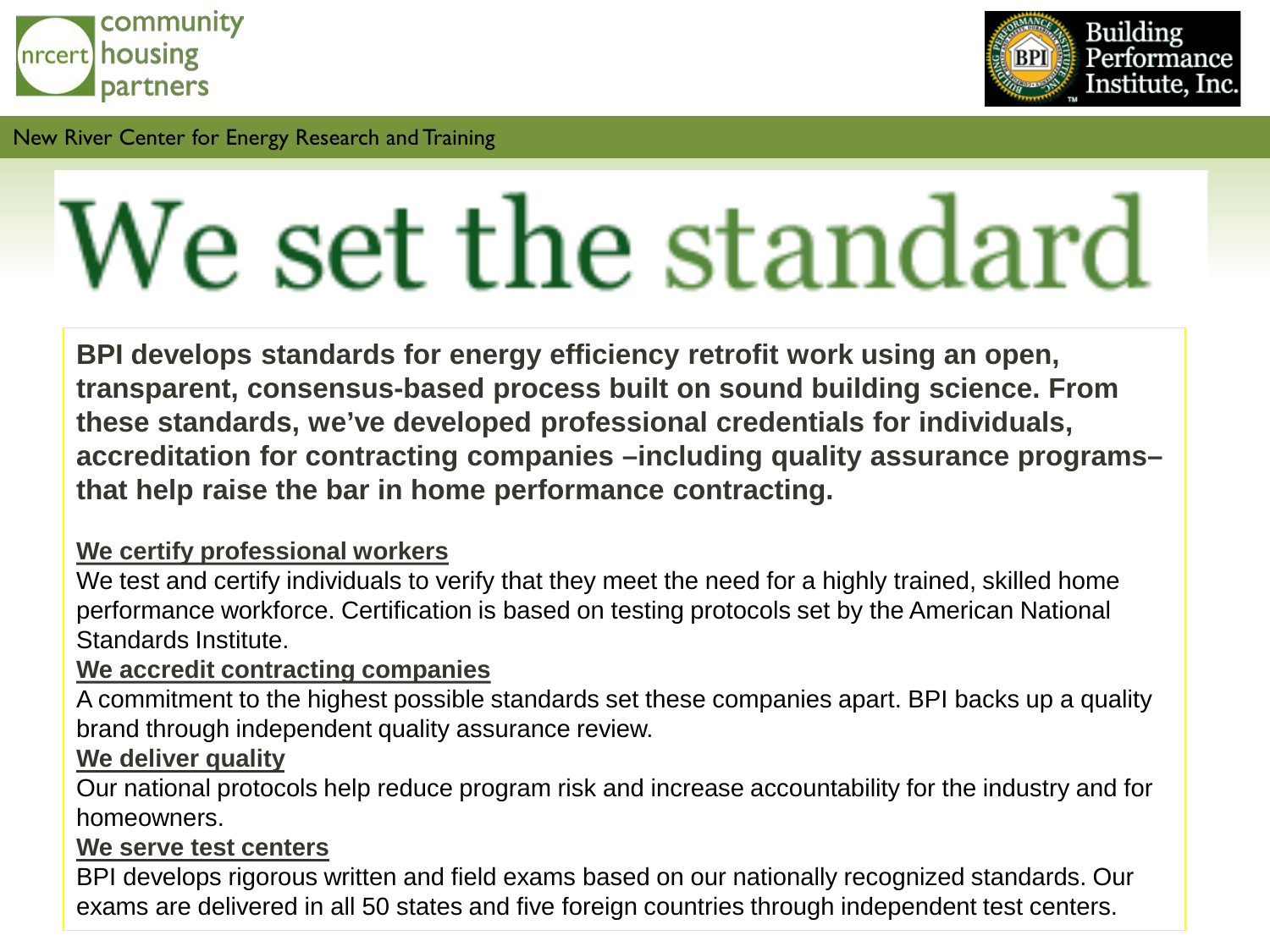



# RESNET is a recognized national standards-making body for building energy efficiency rating and certification systems in the United States.

### **Who Recognizes RESNET's Standards?**

RESNET's standards are recognized by a number of industry organizations and government bodies including:

Builders for marketing the energy performance of their homes

Contractors to tap the emerging retrofit market

Federal government agencies:

IRS for tax credit qualification

U.S. Environmental Protection Agency for ENERGY STAR labeled homes U.S. Department of Energy for Building America and National Builders Challenge programs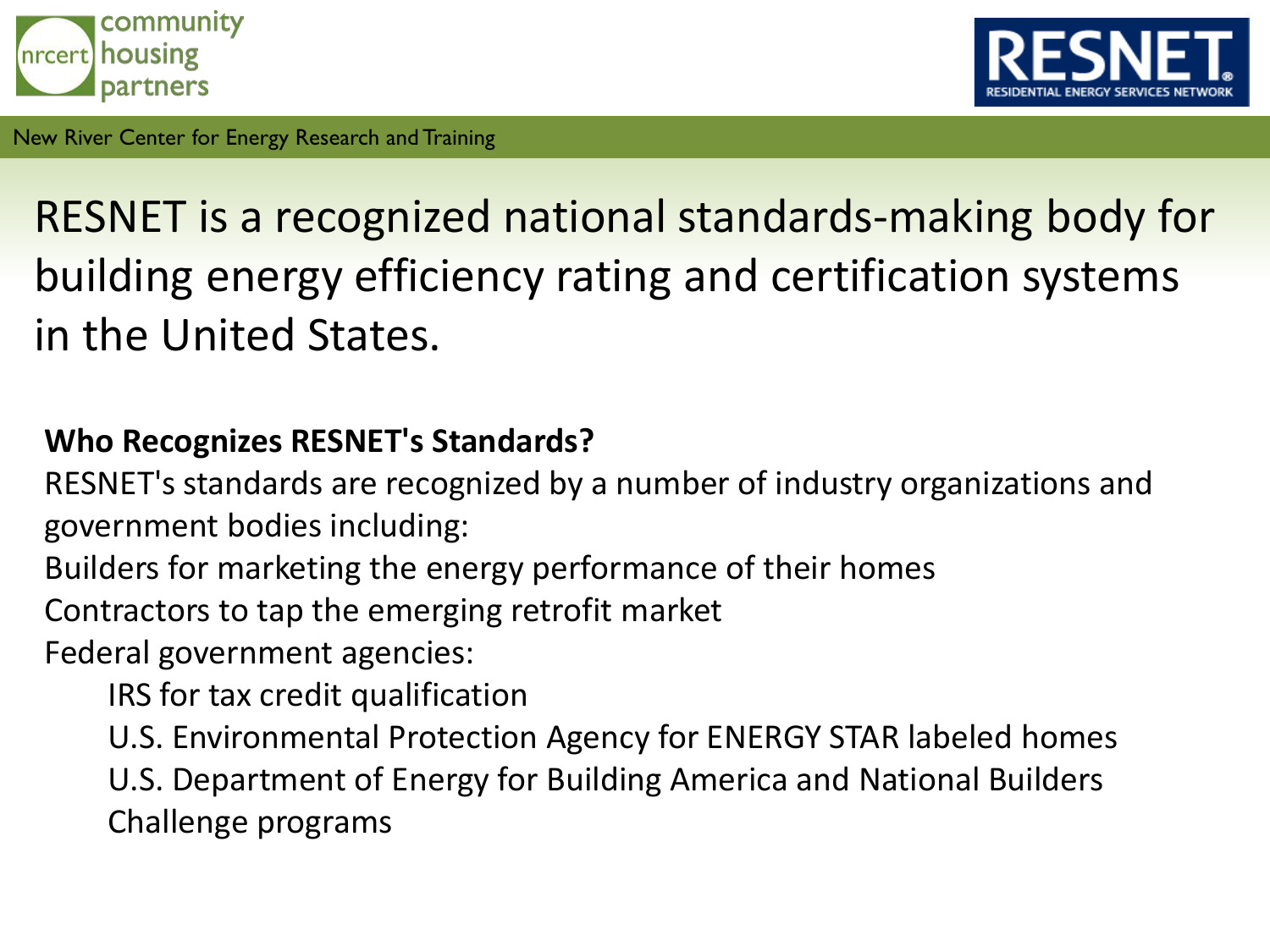



## **How are Home Energy Raters Certified?**

The knowledge base and skill sets for Home Energy Raters are defined by RESNET standards and the training providers are all accredited by RESNET, including:

Curricula approval

Instructors that are certified by RESNET (must pass examination) All Home Energy Rater candidates must pass a national online test and perform 5 ratings under the supervision of certified RESNET Home Energy Rater. Only then can the Home Energy Rater candidate be certified by a RESNET accredited Rating Provider.